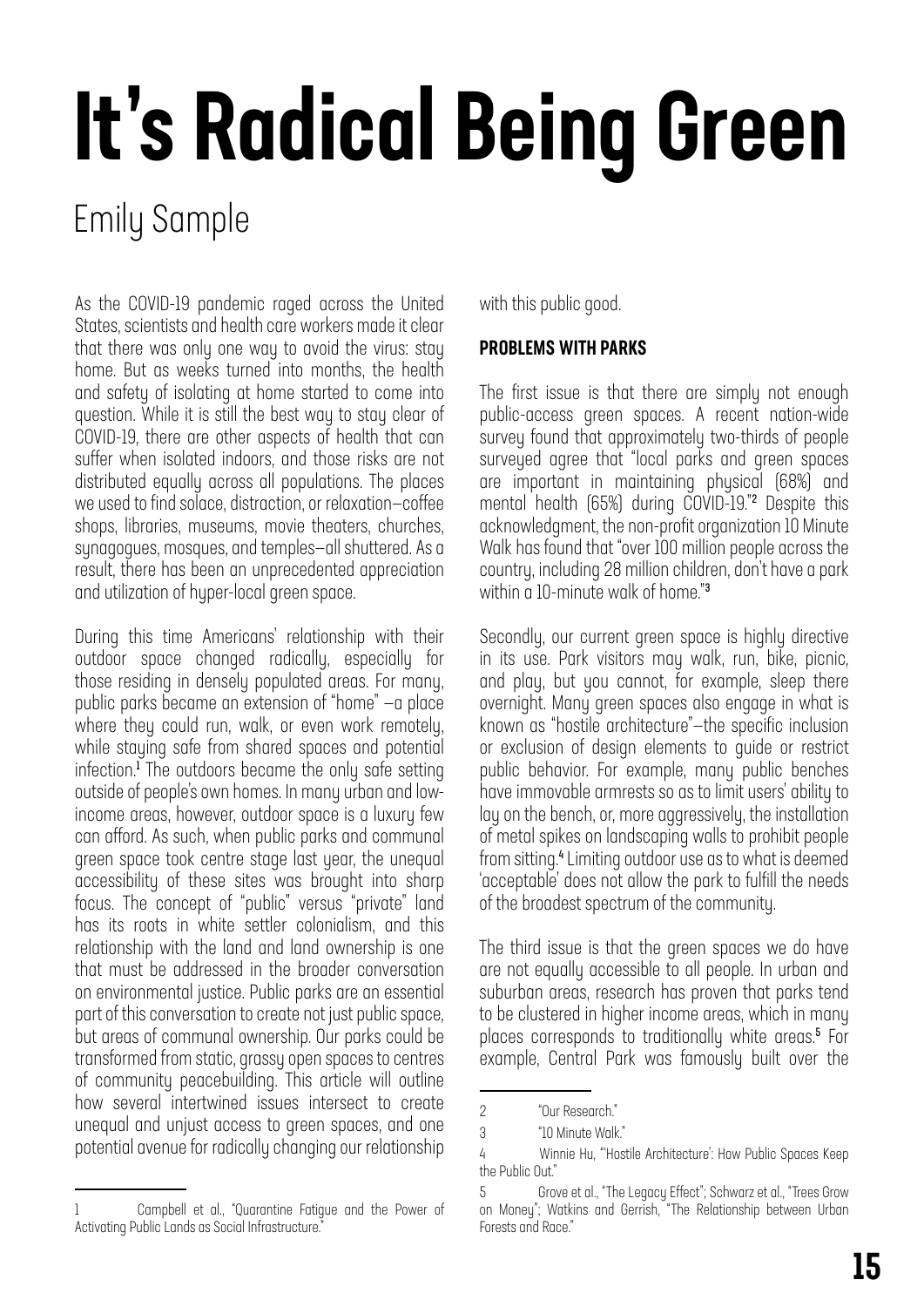### It's Radical Being Green

bulldozed Seneca Village, one of the first free Black communities in New York City.<sup>6</sup> Given the racist police practices prevalent throughout the United States, Black, Indigenous, and People of Colour are not able to utilize and enjoy public space to the same capacity as their white counterparts. During the COVID-19 pandemic, this has manifested in violent and racially asymmetrical arrests for violations of social distancing laws.<sup>7</sup> In May 2020, the mainly white New Yorkers gathered in Central Park were given free masks by NYPD officers; that same weekend a video posted on Twitter showed an NYPD officer in the East Village in Manhattan tasing and beating a Black man who allegedly did not follow social distancing procedures.<sup>8</sup> Other identity groups are also limited in their ability to use public green space.<sup>9</sup> For example, women are often afraid to utilize park space alone, especially after dark. Additionally, persons with disabilities often face barriers to accessibility or integration that would allow their equal participation in park facilities.<sup>10</sup> These spaces are not equitably open to the public if there are limitations on who can safely use the park.

The final issue is that some outdoor spaces, public or private, are not healthy to occupy. Air quality varies widely across the United States, even fifty years after the landmark Clean Air Act.<sup>11</sup> Fenceline communities (neighborhoods that border chemical and industrial sites) are subject to near constantly venting of poisonous gases, with Black, Indigenous, and People of Colour making up the majority of these communities.<sup>12</sup> For those in "Cancer Alley" in Louisiana or living between petrochemical plants in Houston, Texas, outdoor space is not a viable safe option for spending time.<sup>13</sup> Families residing in these and other similar areas are forced to

13 Sample, "Environmental In/Justice: Peacebuilding in the Anthropocene."

make judgements daily on environmental safety, over which they have little to no control, before engaging in outdoor activities.<sup>14</sup>

### A BREATH OF FRESH AIR

The way in which we plan, build, and utilize our current green spaces is not currently working for the greatest good. Even after we have a handle on the COVID-19 pandemic, our current public park system will continue to be inefficient and unjust. This proposal argues for the use of public parks as spaces of sustainable community agriculture, and has the potential to expand to include rooftops, sidewalks, medians, and even vertical space. In this proposal, the community itself would be responsible for the management and use of the land, with the support and subsidy of national, state, and local government. The concept of community gardens is not new; urban and suburban areas all over the world have utilized this idea of tending a plot of land off-site from your own home. Many of these, though, continue in the traditions of ownership and real estate scarcity, with long waiting lists for city-dwellers to occupy high priced land allotments.

Community gardens could subsidize community kitchens, where those who struggle with food security could work, volunteer, or simply eat. Communities under their own hyper-local leadership could choose what kind of food would be grown in their gardens with an acknowledgement of cultural identity, community needs, historical significance, and geographic feasibility. For example, my family might recommend to our community to develop elderberry bushes. In addition to being a native plant to our region, our family has harvested and canned elderberries for generations to make syrup and jelly. This syrup is delicious, important to our inter-generational bond, and, more recently, has been shown to support immune health and reduce inflammation. For other neighborhoods, staples such as sweet potatoes and fast-growing tomatoes might be favored over "non-essential" foods like elderberries. Still other neighborhoods may work to replace decorative trees on their streets with agricultural producers like apple or avocado trees. The idea is to engage each group to meet their needs and create unique gardens that can literally grow with the community.

For many communities, especially in urban centres, high rise buildings and businesses are part of the

<sup>6</sup> Maddie Capron and Christina Zdanowicz, "A Black Community Was Displaced to Build Central Park. Now a Monument Will Honor Them."

<sup>7 &</sup>quot;'Caravan for Justice' Protests Violent Social Distancing Arrests in NYC."

<sup>8</sup> Marquise Francis, "A Tale of Two Parks."

<sup>9</sup> Heynen, "The Scalar Production of Injustice within the Urban Forest."

<sup>10</sup> Perry et al., "Accessibility and Usability of Parks and Playgrounds."

<sup>11</sup> The Clean Air Act is the law that defines the Environmental Protection Agency's responsibilities for protecting and improving the nation's air quality and the stratospheric ozone layer. For more, see "U.S. Clean Air Act."

<sup>12</sup> U.S. General Accounting Office, "Siting of Hazardous Waste Landfills and Their Correlation with Racial and Economic Status of Surrounding Communities."

<sup>14</sup> Singer, "Down Cancer Alley."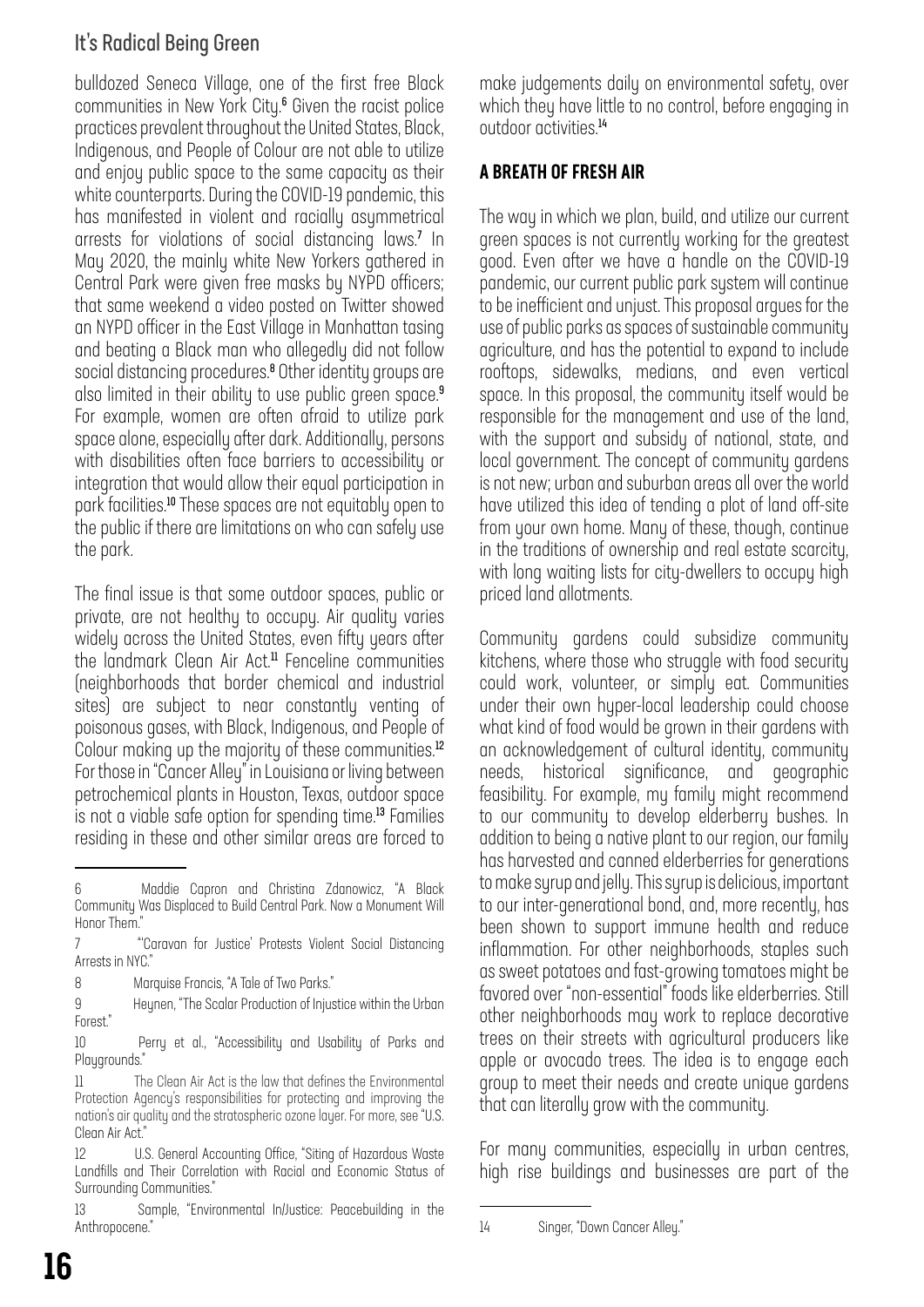neighborhood. This agricultural project does not exclude them—indeed roof gardens, vertical green spaces, and balcony gardens have all become important parts of modern, eco-friendly city architecture. Balconies and vertical spaces can be ideal settings for herbs, strawberries, or other annual plants with shallow rootbases. Rooftop gardens provide a space for plants that soak up high levels of sun and water, like ornamental grasses and low shrubs. Increasing the green coverage of a city through a combination of parks, tree coverage, and rooftop gardens reduces other major environmental

climate change makes weather disasters more intense and more frequent, the delicate food supply chain may see further disruption.

These gardens can also act as learning tools. At a time when fewer children know where their food comes from, locally based agriculture can help reconnect Americans to their sources of nutrition. This educational deficit is not only an issue in children; in a recent survey of American adults, almost seven percent answered that they believed chocolate milk came from brown

## ...the COVID-19 pandemic has brought into sharp relief the unequal and unjust relationship Americans have with their public green spaces.

issues, such as rainwater runoff, urban heat pockets, and air pollution. Chonggyecheon Stream in downtown Seoul, South Korea is one example of radical urban renewal that rejuvenated an existing stream while integrating the neighboring homes and businesses into a larger green city project.<sup>15</sup>

Additionally, parks that are communally owned, embraced, and maintained by grassroots leadership are less likely to need to be heavily policed. Since these gardens are centrally placed in the community, there is also a reduced risk of the opportunistic violence that can take place in infrequently visited corners of large parks. This reduction in overall violence is essential to the continued mental and physical health of the community members.

If integrated into the community and spread widely, these community gardens can provide an important supplement in growing food deserts, and a source of resilience against food shortages in the face of disasters. The COVID-19 pandemic illustrated that even the limited national lockdowns in March 2020 had the ability to disrupt the national food supply chain. As cows.<sup>16</sup> Communities can use their gardens, and the gardens of their neighbors, to host lessons on cooking, dietary health, and nutrition. These lessons can also be an important space to pass on intergenerational recipes and cultural knowledge, as well as the almost lost art of jarring and canning. Neighbors sharing a meal, sharing recipes, and connecting over the joys of cooking and eating is one of the central tenets of Gastrodiplomacy, which has been utilized in conflict resolution and community-building settings worldwide, from President Obama's Beer Summit<sup>17</sup> to Arab-Jewish relations in the Middle East.<sup>18</sup> While coming together over a meal may not solve community-level tensions on its own, it creates a neutral space for mending ties and building relationships.

Government encouraged—and subsidized—growing of your own supplementary produce is not a radical idea. During both World War I and World War II, the United States government encouraged its citizenry to grow their own produce so the food supply could be diverted

<sup>16</sup> Dewey, "The Surprising Number of American Adults Who Think Chocolate Milk Comes from Brown Cows."

<sup>17 &</sup>quot;Obama's 'Beer Summit' Effort to End Racial Dispute."

<sup>18 &</sup>quot;Chefs for Peace."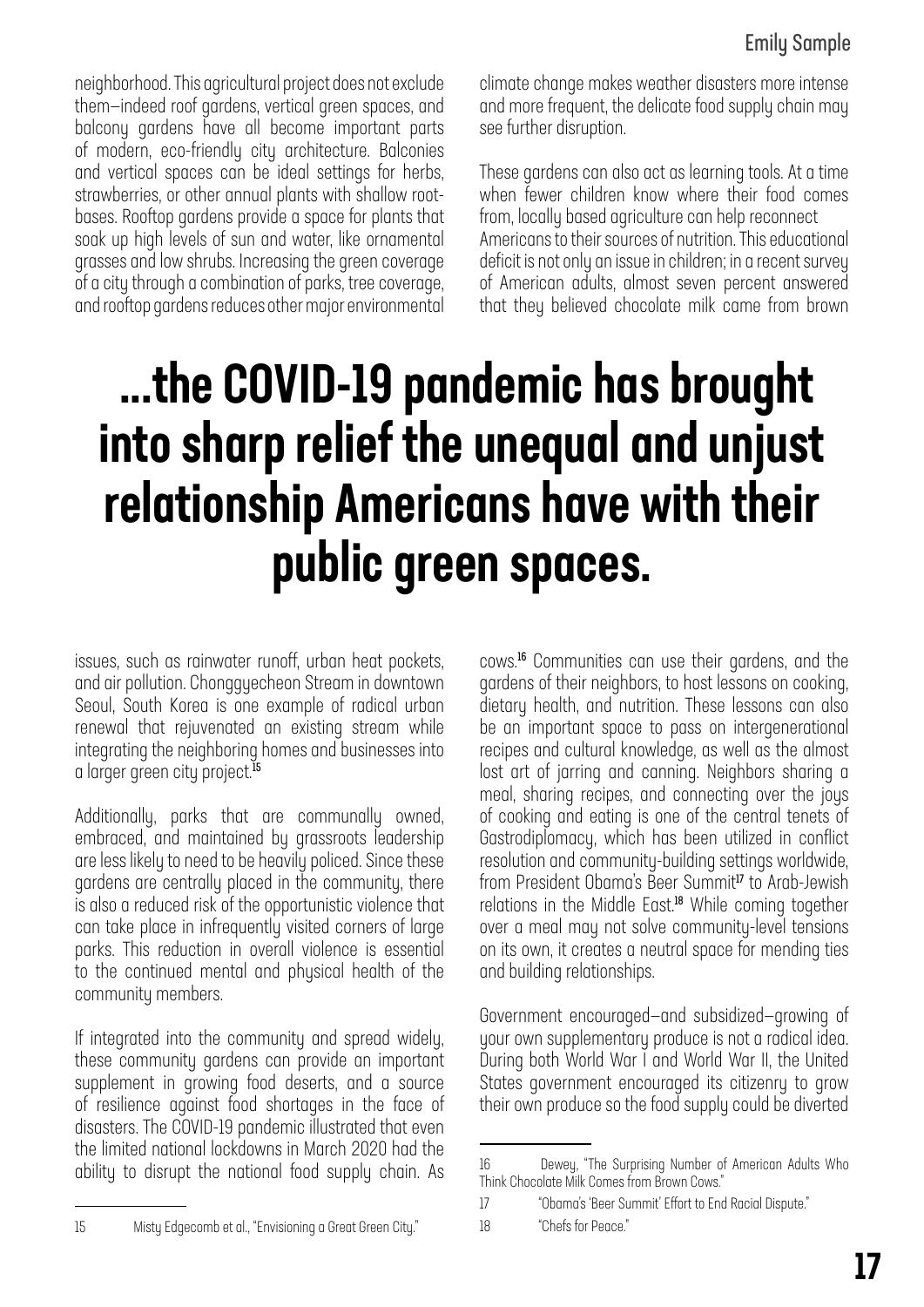### It's Radical Being Green

to emergency use. Simultaneously, other countries involved in the wars' citizens utilized public land to grow food—the city of Leningrad famously filled their public gardens with cabbages during the siege of 1941. There is no reason these same tactics could not be utilized during peacetime.

Key to this proposal is the aspect of sustainability. While organic agriculture may not be feasible at first due to soil degradation and urban pests, as the gardens become more established, they will rejuvenate the soil and specific plants can be cultivated to deter pests without toxic chemicals. Fruits, vegetables, and other native plants can be specifically planted to emphasize their symbiotic relationship, and encourage visitation by bees, butterflies, and other natural pollinators. This will emphasize the feedback relationship in the community between clean air, clean water, and clean food, and create an additional avenue for lobbying to state and federal governments for increased environmental protections.

### CONCLUSION

None of the aspects of this proposal are radical in and of themselves, but together they require a transformation of our fundamental relationship with our environment. By driving us to spend more time outside, the COVID-19 pandemic has brought into sharp relief the unequal and unjust relationship Americans have with their public green spaces. This moment has highlighted who has access to the outdoors and why. We can use this momentum to change how we envision the future of outdoor space. In creating spaces that are the responsibility, and for the benefit, of the community as a whole, new opportunities for peaceful governance and hyper local resilience emerge. By reframing public parks as community spaces that are for our communal use, we begin to transition from the zero-sum game of nature versus city, and see a path forward towards a healthier, more equitable ecosystem for insects, plants, animals, and ourselves.

#### WORKS CITED

- "10 Minute Walk." Accessed September 28, 2020. https://10minutewalk.org/.

Campbell, Lindsay, Erika Svendsen, Laura Landau, Michelle Johnson, and Sophie Plitt. "Quarantine Fatigue and the Power of Activating Public Lands as Social Infrastructure." The Nature of Cities (blog), December 20, 2020. https://www.thenatureofcities.com/2020/12/20/ quarantine-fatigue-and-the-power-of-activating-publiclands-as-social-infrastructure/.

- "Chefs for Peace," 2001. http://www.chefs4peace. com/#/.

- "Coronavirus News: 'Caravan for Justice' Protests Violent Social Distancing Arrests in NYC." ABC. May 7, 2020, sec. crime-safety. https://abc7ny.com/6161784/.

Dewey, Caitlin. "The Surprising Number of American Adults Who Think Chocolate Milk Comes from Brown Cows." Washington Post, June 15, 2017. https://www. washingtonpost.com/news/wonk/wp/2017/06/15/sevenpercent-of-americans-think-chocolate-milk-comes-frombrown-cows-and-thats-not-even-the-scary-part/.

- Grove, Morgan, Laura Ogden, Steward Pickett, Chris Boone, Geoff Buckley, Dexter H. Locke, Charlie Lord, and Billy Hall. "The Legacy Effect: Understanding How Segregation and Environmental Injustice Unfold over Time in Baltimore." Annals of the American Association of Geographers 108, no. 2 (March 4, 2018): 524–37. https://doi.org/10.1080/24694452. 2017.1365585.

Heynen, Nikolas C. "The Scalar Production of Injustice within the Urban Forest." Antipode 35, no. 5 (2003): 980–98. https://doi.org/10.1111/j.1467-8330.2003.00367.x.

Maddie Capron and Christina Zdanowicz. "A Black Community Was Displaced to Build Central Park. Now a Monument Will Honor Them." CNN, October 22, 2019, Travel edition. https://www.cnn.com/travel/article/seneca-villagecentral-park-monument-trnd/index.html.

Marquise Francis. "A Tale of Two Parks: Enjoying the Sun in Wealthy Manhattan, Social Distancing under Police Scrutiny in the Bronx." Yahoo News. May 6, 2020. https://news.yahoo.com/a-tale-of-two-parks-enjoying-thesun-in-wealthy-manhattan-social-distancing-under-policescrutiny-in-the-bronx-200329318.html.

- Misty Edgecomb, Rocio Johnson, Rob McDonald, Pascal Mittermaier, and Joel Paque. "Envisioning a Great Green City." The Nature Conservancy, June 2018.

- Fox News. "Obama's 'Beer Summit' Effort to End Racial Dispute." Fox News, March 26, 2015. https://www. foxnews.com/us/obamas-beer-summit-effort-to-end-racialdispute.

- 10 Minute walk. "Our Research," May 13, 2020. https://10minutewalk.org/#Our-research.

Perry, Meredith A., Hemakumar Devan, Harry Fitzgerald, Karen Han, Li-Ting Liu, and Jack Rouse. "Accessibility and Usability of Parks and Playgrounds." Disability and Health Journal 11, no. 2 (April 2018): 221–29. https://doi.org/10.1016/j.dhjo.2017.08.011.

Sample, Emily. "Environmental In/Justice: Peacebuilding in the Anthropocene." In Building Peace in America, edited by Emily Sample and Douglas Irvin-Erickson, 119–34. Lanham, UK: Rowman & Littlefield, 2020.

- Schwarz, Kirsten, Michail Fragkias, Christopher G. Boone, Weiqi Zhou, Melissa McHale, J. Morgan Grove, Jarlath O'Neil-Dunne, et al. "Trees Grow on Money: Urban Tree